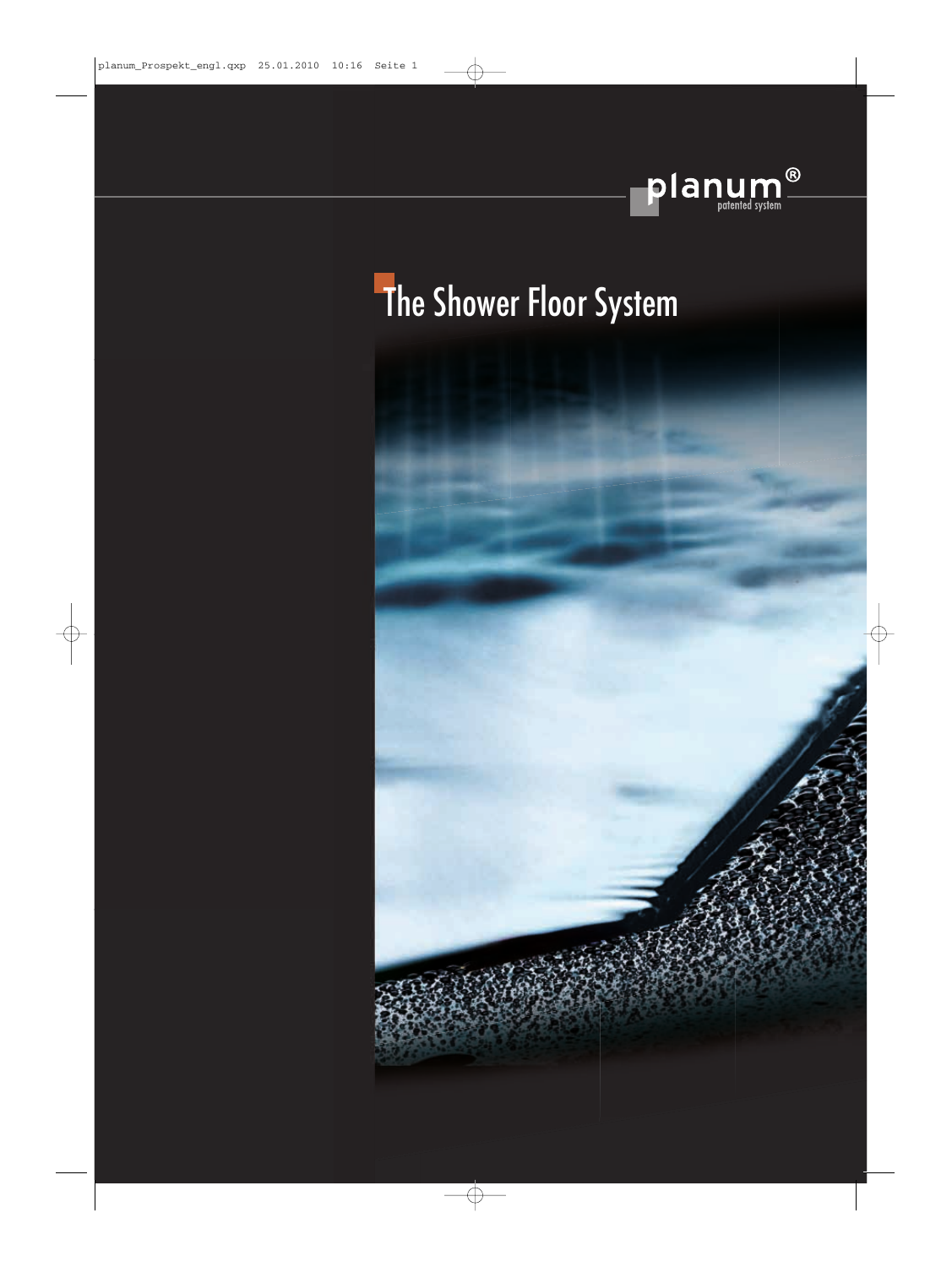# The Shower Floor System

The Gerloff shower floor system planum® sets completely new standards for the bathroom.

The shower has become a design object. The pureness of the natural stone remains uninterrupted by plumbing or drainage fittings. The functionality and flexibility is far ahead of that of conventional shower solutions.

The planum® design concept is the combination of high quality natural stone, decorative panels or tiled wall elements with an ingenious drainage system. The result is a sophisticated bathroom design to suit every budget level. Each day can

begin with an unforgettable experience.

The numerous combination possibilities of the pre manufactured components provide the highest degree of flexibility and freedom in design and guarantee a quick and cost effective installation. By integrating the shower floor into the floor finish and using this finish for the shower wall, the visual impact of the bathroom is enlarged while keeping a firm hand on the costs.

A practically invisible drainage slit just inside the edge of the shower floor allows the waste water to flow away as if by magic.



Shower floor system planum® 90 x 90 cm flush floor fitting with rear wall panel in Blue Mare Granite. Wall and floor finishes in Giallo Sol with skirting and wall insets in Blue Mare Granite.



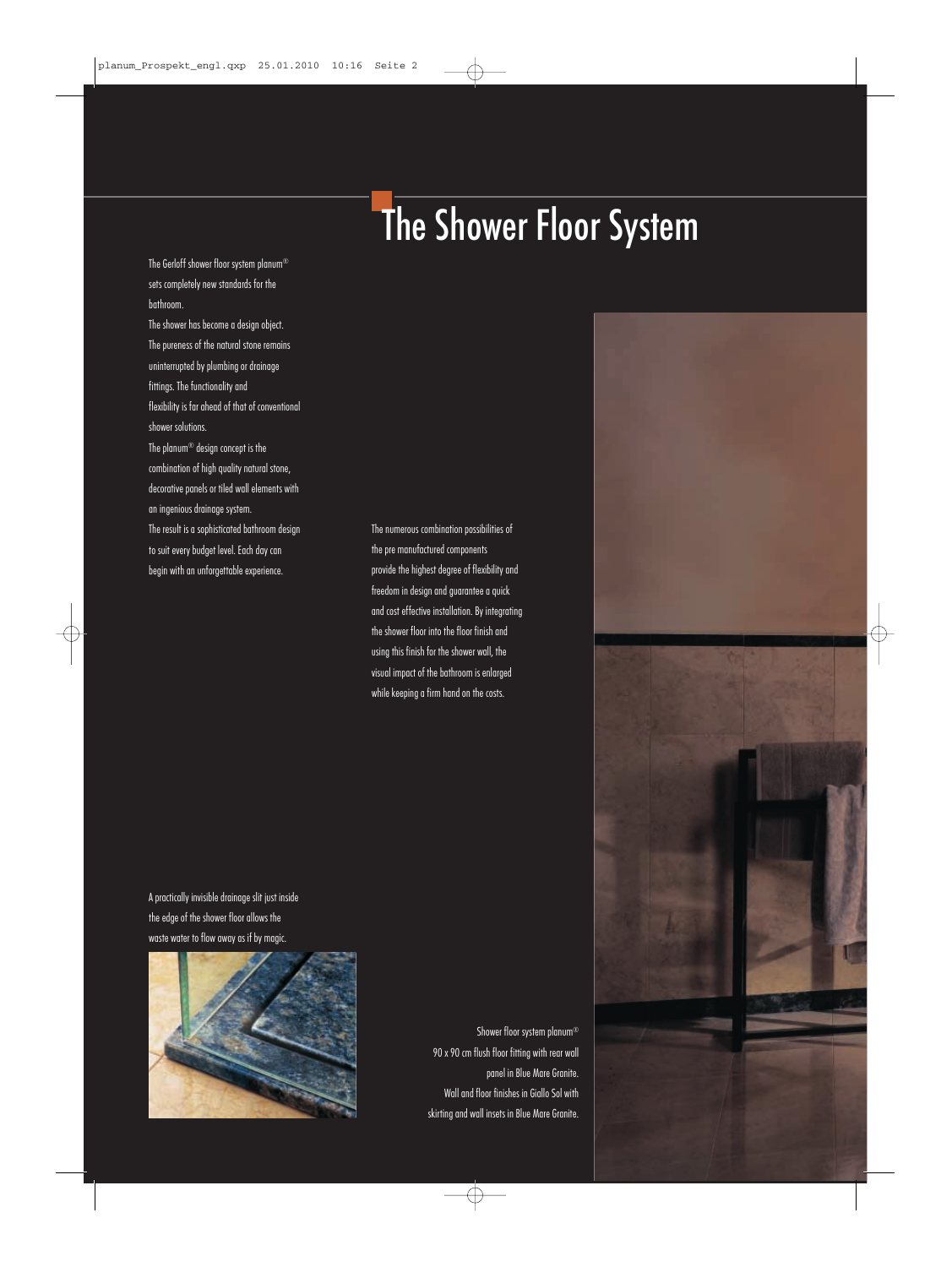

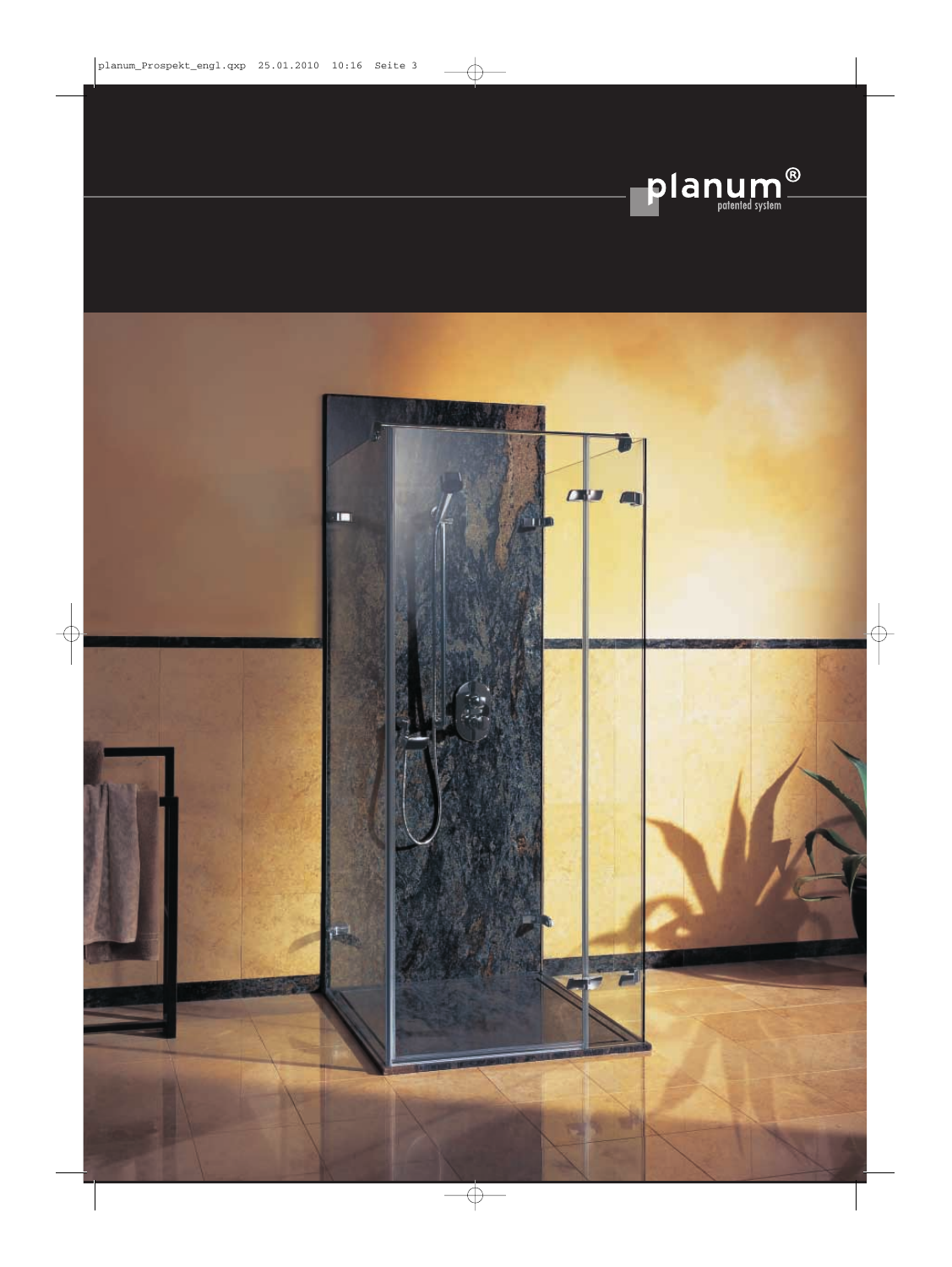## An ingenious technical solution with



#### Shower floor system planum®

Five sided. The complete factory finished unit is mounted as a plinth on the existing floor finish. Floor finish, shower rear walls, skirting and shower floor in Terra Green Granite resulting in a unified design composition.



Shower floor system planum® Quarter round format. Installation as a plinth on a floor finish of Black Amethyst Granite. The stainless steel front allows the granite shower to appear to float in front of the tiled wall.

> The five sided shower floor planum® is installed as half plinth by recessing the system as far as possible in the existing floor. The skirting height is reduced to the half plinth height to harmonise the composition. This is further enhanced by the natural stone inlays set into the tiled walls. Nero Assoluto Granite and Rosso Verona Marble.

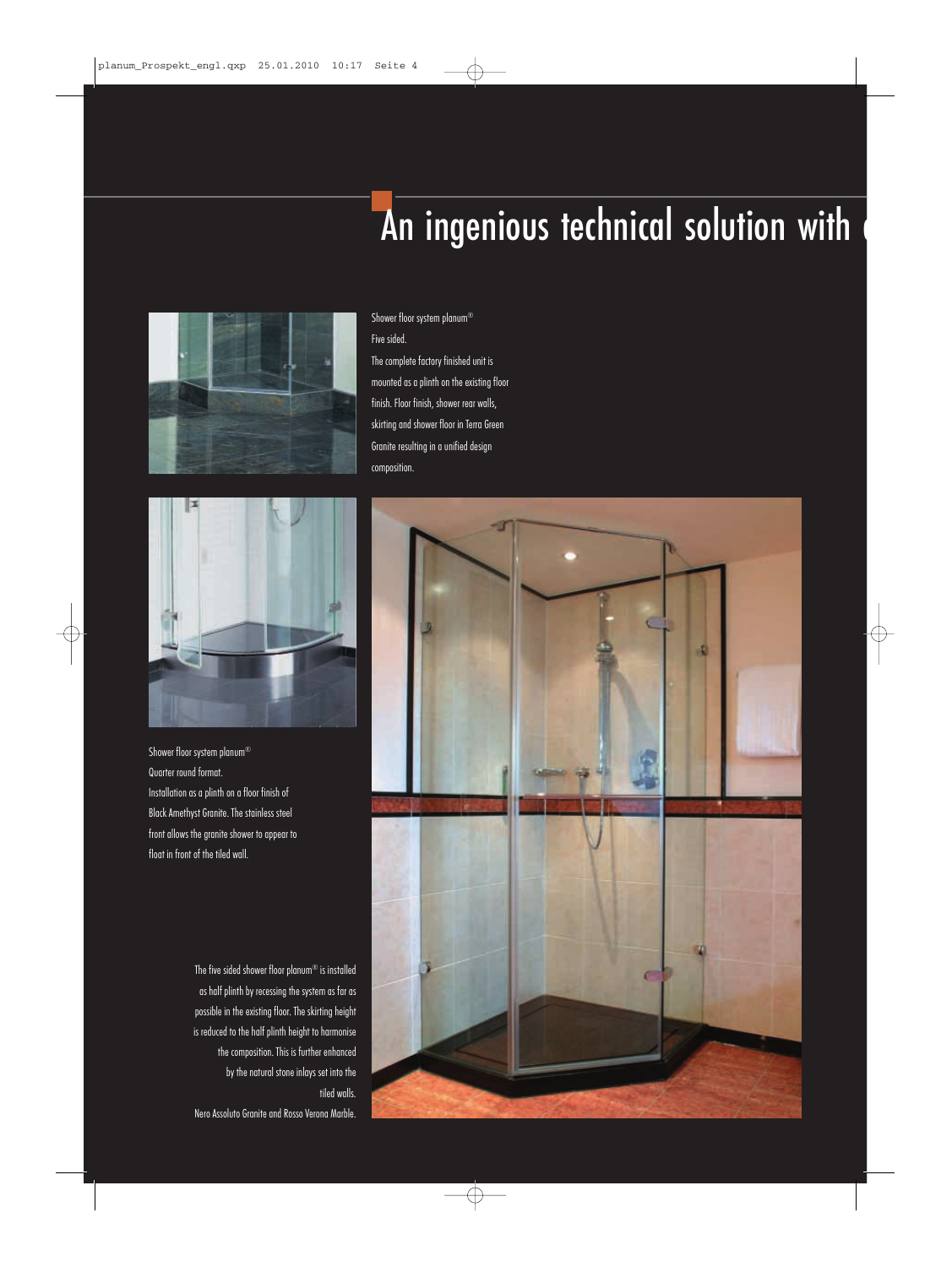

## aesthetic perfection



## New directions in Hotel bathroom design

The bathroom is freed of it's wet room status with the shower integrated as a central design feature in the room. The high quality aesthetic of the bathroom fittings transform functional plumbing into built in furniture accents. Standing in the middle of the bedroom-bathroom unit: The planum® shower (125x90cm) is installed as half plinth with large format rear and side walls of Botticino Marble.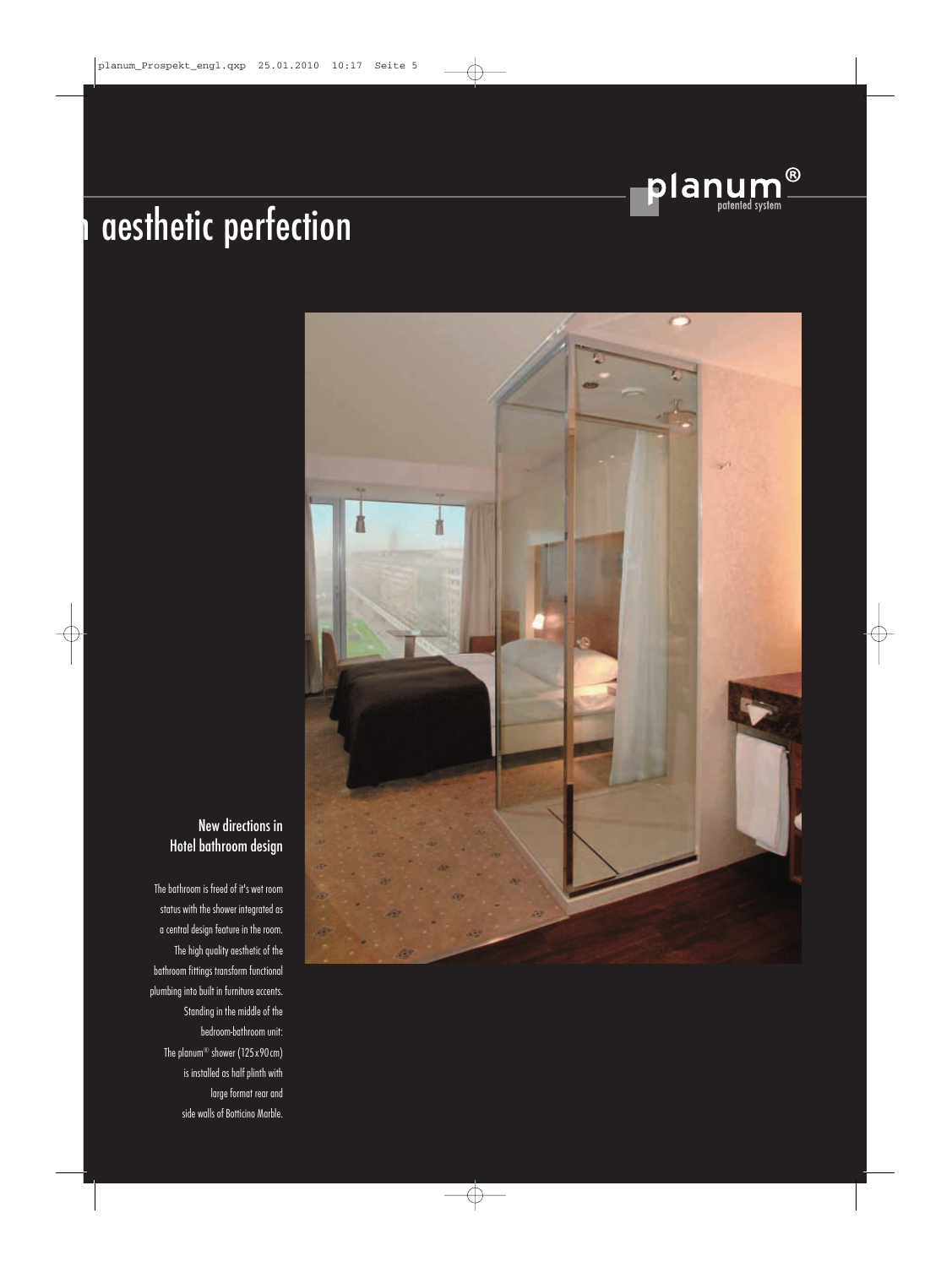## **The System Components**

Supporting synthetic base with integrated drainage channels and natural stone cover (or other material) as pre assembled factory unit ready for installation.

- •Impeccable Aesthetic: through the unity of the flawless natural stone design with integrated drainage gully and sieve without the use of visually disturbing groutingjoints.
- •Simplicity of Installation: fast mounting of the pre assembled shower floor unit without the risks of joints to seal against water.
- •Cost Effective: through the complete pre assembled solution and simple installation.
- •Simplicity of Maintenance: the use of self cleaning drainage channels, special surface treatments and a large capacity siphon means that regular cleaning of the drainage tray is not necessary.
- •Accessibility: complete access to the drainage system is provided for by the simple to raise shower floor which is self centred.
- •Watertight: the water-tightness is provided for as with conventional shower tray solutions.



- •Universality: all conceivable installation configurations can be accommodated -flush floor, plinth or half plinths.
- •Flexibility: all standard and special forms are possible.
- •Variability: both standard and one off dimensions are possible.
- •Standing Water Free: through the use of the high capacity all round drainage slit the experience of standing water in the shower is a thing of the past.
- •Friendly to the Touch: the thermally isolated natural stone allows for fast warming.
- •Choice of Materials: the facing of the shower floor is possible in all conventional slab or sheet materials. (e.g.: natural stone, stainless steel, glass, artificial stone,
- mosaic, synthetic materials etc.)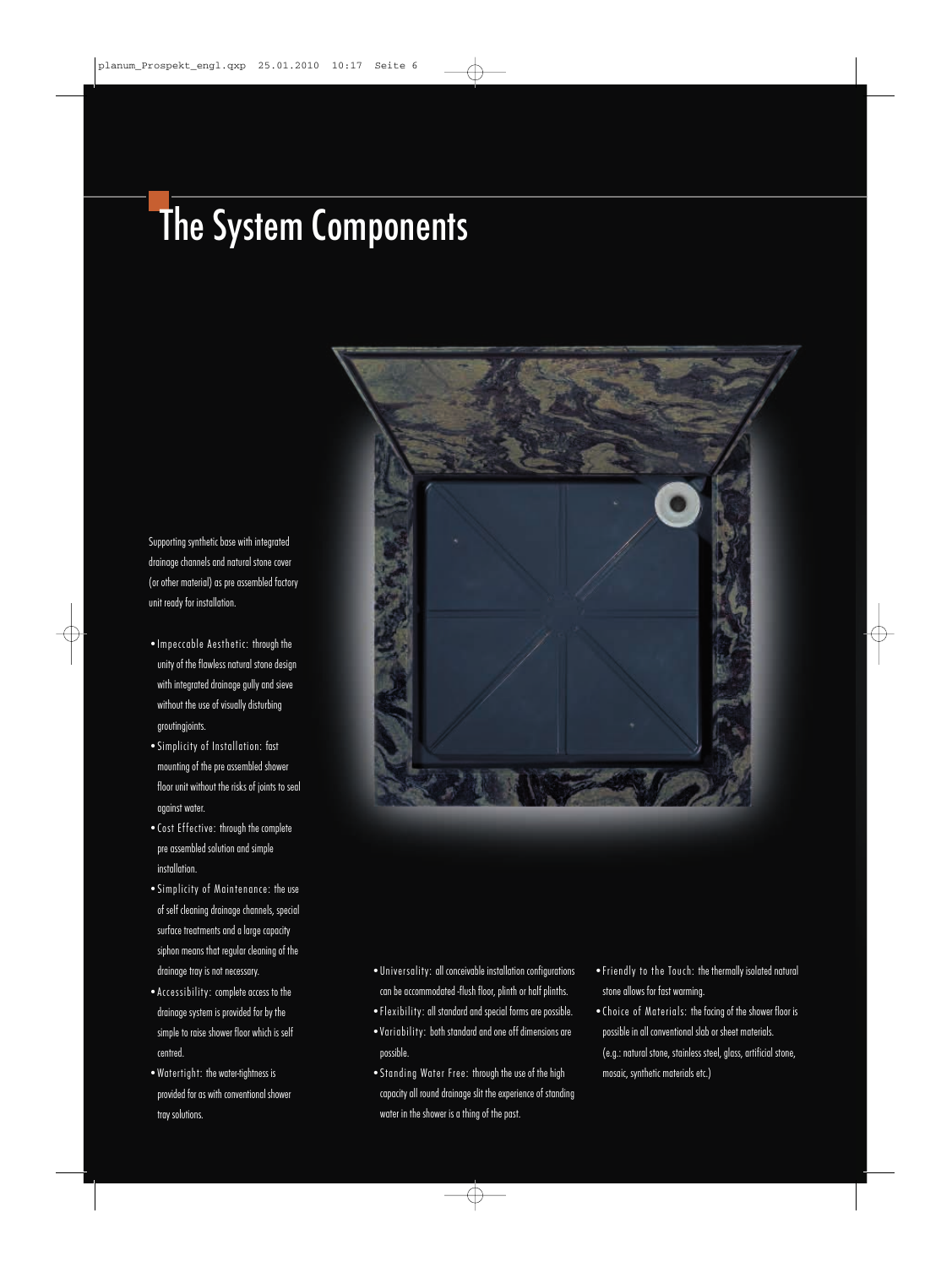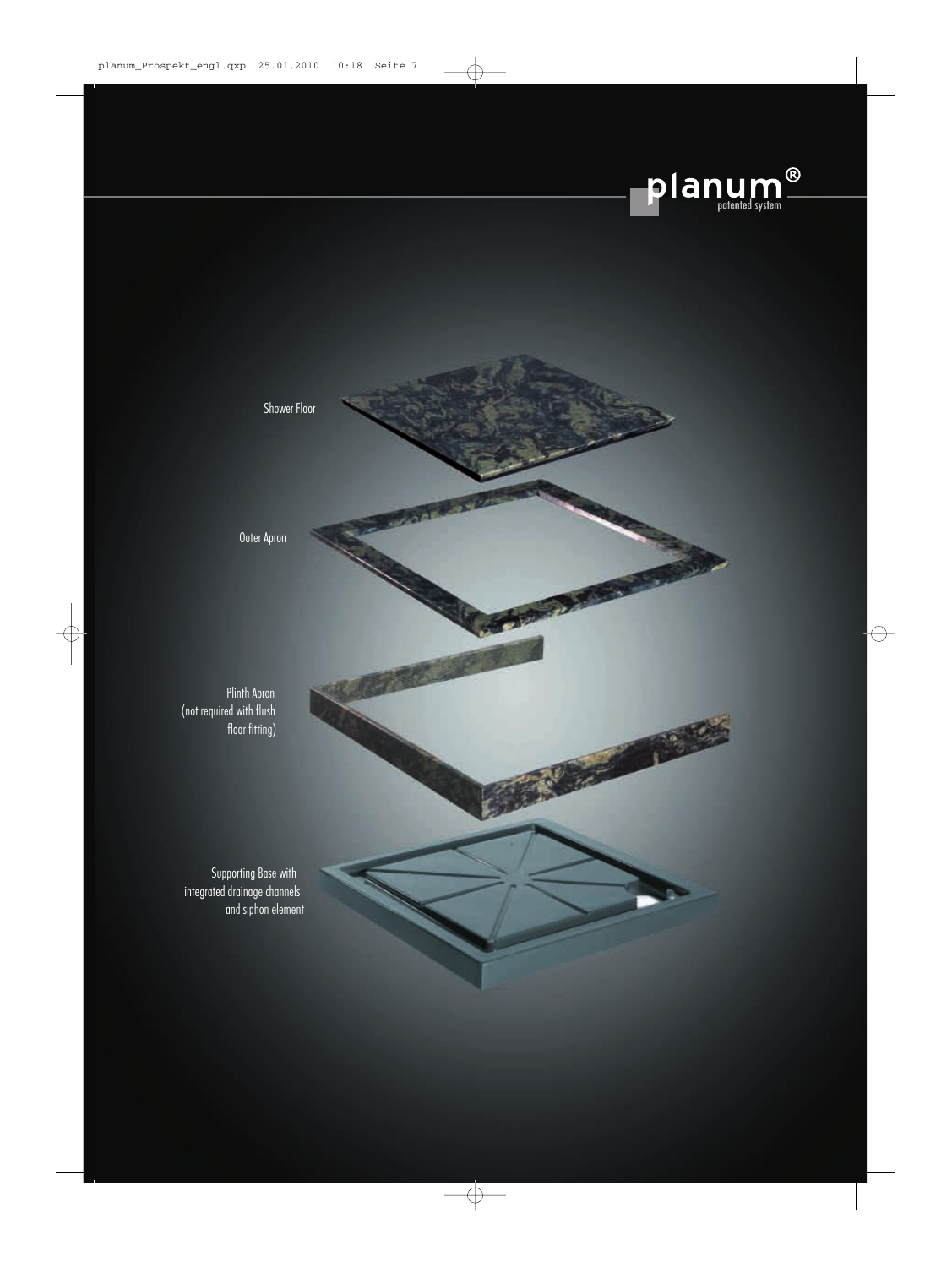# The System Variations



Minimum possible System Height 8 cm

The height of the supporting base (between 8 and 16 cm) is decided according to the desired installation type, plinth, half plinth or flush floor and the given floor construction. The integrated siphon can be delivered with either a horizontal or vertical waste exit connection to suit the location and layout of the waste drainage. The waste pipes may be laid under the supporting base unit or may exit through it's side wall by cutting through it's polyurethane core.

## **The Materials**

core filling.

**DN50** 

Synthetic support base: ABS plastic with polyurethane

Facing: All conventional slab or sheet materials. (e.g.: natural stone, stainless steel, glass, artificial stone, mosaic, synthetic materials etc. )



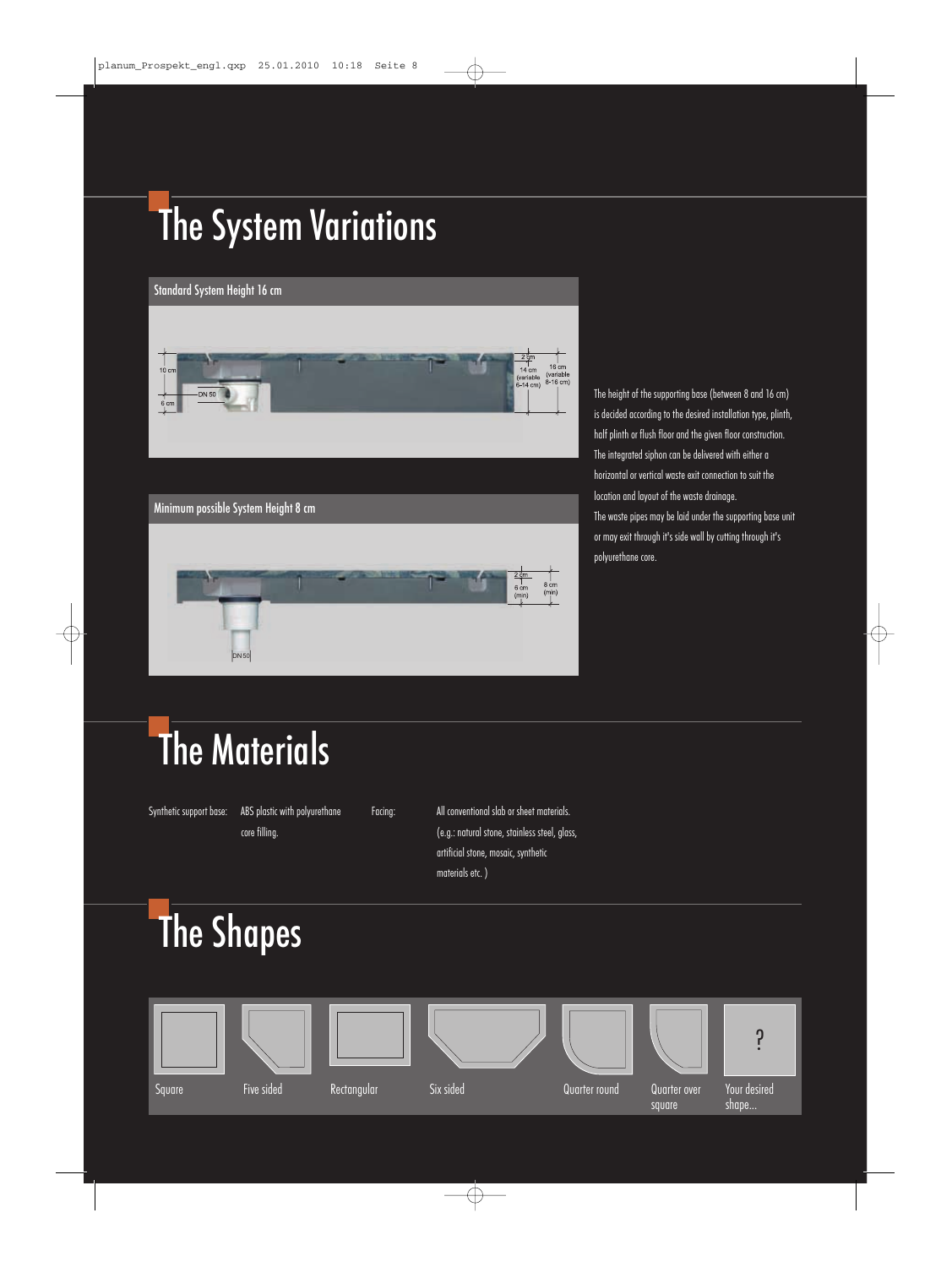

# The Installation Solutions

#### Installation as a Plinth



The shower floor system is installed onto the existing floor or screed.

#### Flush Floor Installation



The shower floor system mounted flush with the finished floor by means of a recess. The minimum recess required is 8 cm. The waste drainage can be through a siphon with either a vertical (example 1) or horizontal (example 2) exit according to the type of floor construction used. The horizontal exit requires a further 4 cm recess in the locality of the siphon.

#### Installation as a Half Plinth



The shower floor system is located as deep as possible in the given floor construction. The remaining height (from the finished floor level to the shower floor level) is dressed with an apron to the appropriate height. The necessary height is relative to the floor construction, the location of the waste pipe and the siphon (vertical or horizontal exit).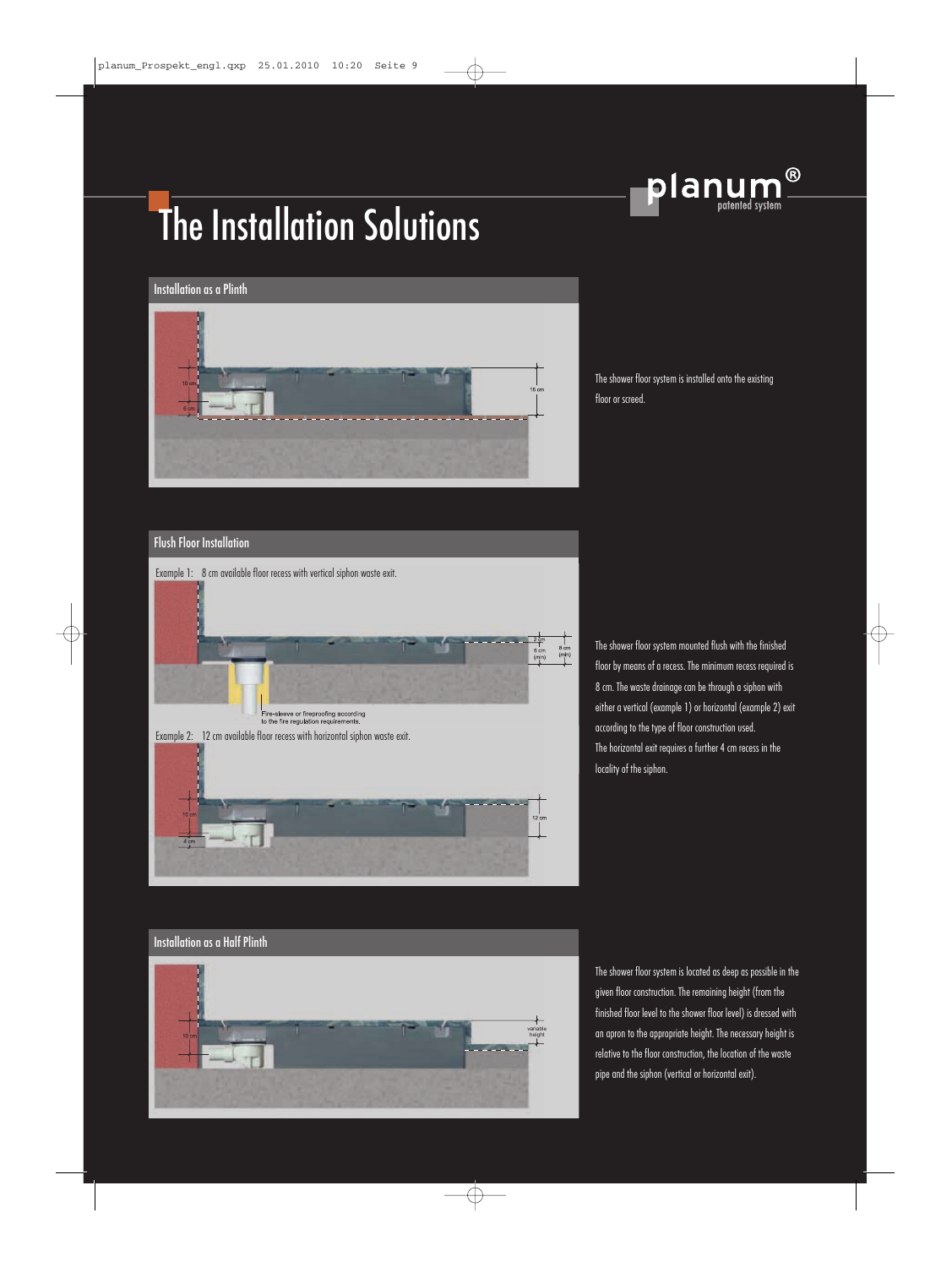# Complementing Fittings for the Perfect Bathroom

## Shower and Rear Walls

- Room height, one piece natural stone panels matching the shower floor.
- Jointed natural stone matching the shower floor.



## Glass Shower Cubicles

constructed out of glass in all variations according to the choice of installation and shower floor type.



## Wash Basin Systems

Constructed out of natural stone in all variations please send for our special brochures!



## Wall and Floor Finishes in Natural Stone

The cost effective way to achieve an exquisite floor or wall finish.

- •Skirtings
- •Inlays
- •Profiled Inlays
- •Interlaced Inlays

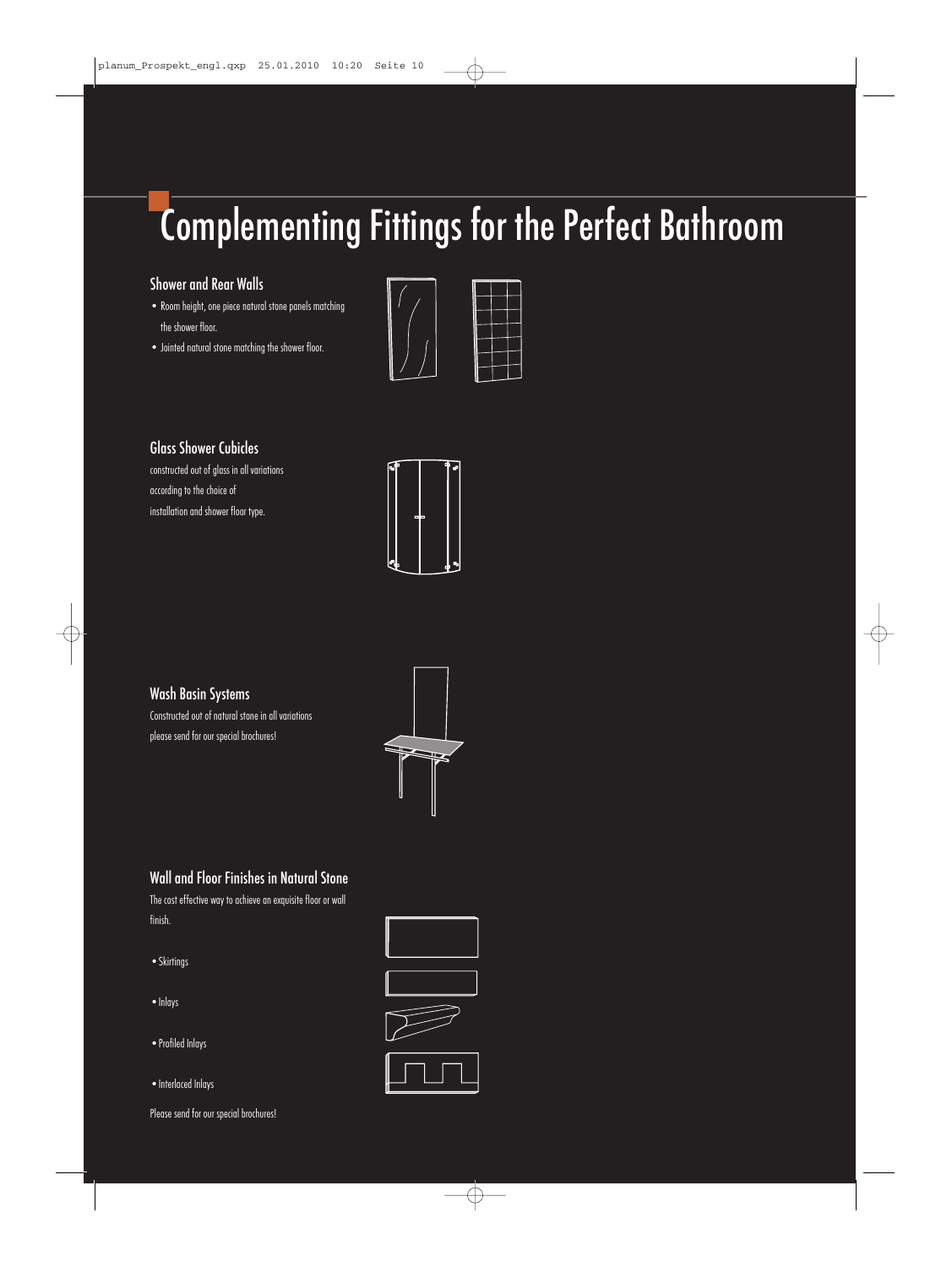# Shower Floor System planum**®**

#### We would like ❑ a construction solution proposal

- ❑ a cost estimate
- ❑ a fixed quote
- for \_\_\_\_\_\_\_\_\_ number of Shower Floor Systems of the following type:

**Shape** (Please mark with a cross all the shower sides which will be next to a wall)



#### **Material**

Finish of the Shower Floor with ❑ natural stone, type

❑ other material

#### **Installation Type**

- ❑ **Plinth**(installed on existing finished floor or screed)
- ❑ **Flush Floor** (completely recessed into the floor)

Height of floor finish \_\_\_\_\_\_ cm (height from sub base to finished floor level)

Siphon with ❑ horizontal waste exit ❑ vertical waste exit

❑ **Half Plinth**(set as deep as possible in the available floor construction with the remaining

height as small plinth)

Height of floor finish com (height from sub base to finished floor level)

Siphon with □ horizontal waste exit □ vertical waste exit

## Complementary Items

We would like ❑ further information

- ❑ a cost estimate
- ❑ a fixed quote

for the following items:

#### ❑ **Shower Rear Walls**

| $\Box$ Full room height panels (Height       | cm) out of natural stone, type |
|----------------------------------------------|--------------------------------|
| $\Box$ Jointed panels of natural stone, type |                                |

#### ❑ **Shower Cabins** out of frameless glass matching the above Shower Floor

installation system.

Required height of the shower cabin cm

Required glass quality  $\Box$  clear  $\Box$  matt; ironmongery  $\Box$  chrome  $\Box$  other  $\_$ 

## ❑ **Wash Basin Systems out of Natural Stone**

Please send us the special brochure.

# Own specific form, comments, sketches

planu

## ❑ **Wall and Floor Decoration in Natural Stone**

Skirtings, Inlays, Profiles, Interlocking Inlays

Please send us the special brochure.

| Company   |                                                                                           |
|-----------|-------------------------------------------------------------------------------------------|
| Name      |                                                                                           |
| Address   |                                                                                           |
|           |                                                                                           |
| Postcode  |                                                                                           |
| Country   |                                                                                           |
| Telephone |                                                                                           |
| e-mail    | the control of the control of the control of the control of the control of the control of |